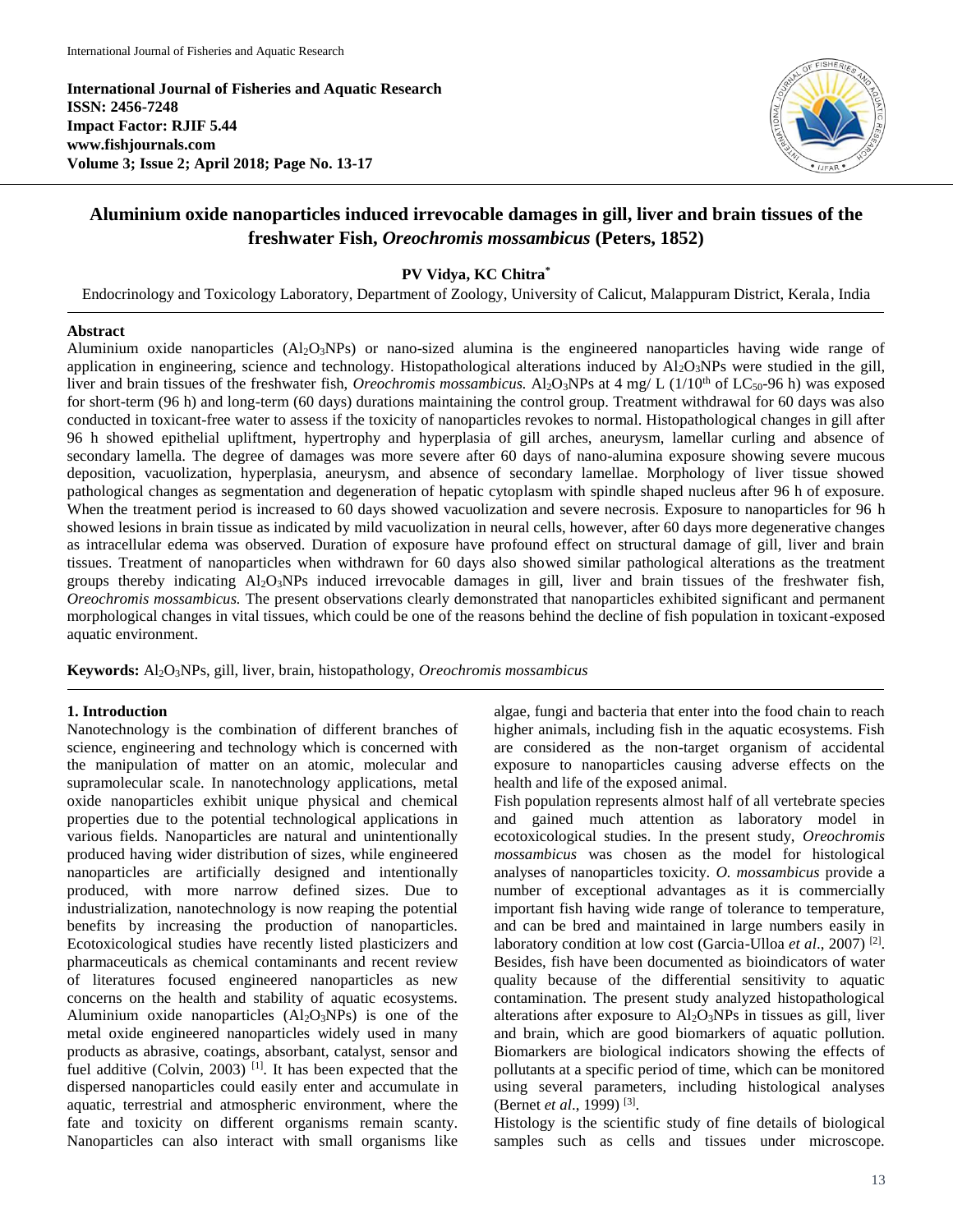Histopathological techniques are sensitive, reliable, cheap and simple tool widely used in the field of disease diagnosis and other pathologic conditions. Histopathological studies are critical and sensitive parameter in toxicological studies, also it gives the direct impact of toxins on cell and tissue morphology and architecture. Thus it is used as an important tool in the toxicity studies of environmental contaminants in aquatic ecosystems.  $Al_2O_3NPs$  has been known to induce neurodegeneration, neurotoxicity and cause blood brain barrier damage in microvascular endothelial cells of human brain (Chen *et al*., 2008) [4] as well as in rat brain (Alshatwi *et*   $a$ l., 2013) <sup>[5]</sup>. Genotoxicity of  $Al_2O_3NPs$  has been documented by the induction of micronuclei in peripheral blood of rat model (Balasubramanyam *et al*., 2009) [6] and in CHO-K1 cell lines (Di Virgilio et al., 2010) <sup>[7]</sup>. Al<sub>2</sub>O<sub>3</sub>NPs induced cytotoxicity by the induction of oxidative stress has been observed by the decline in mitochondrial membrane potential in human mesenchymal stem cells (Li *et al.*, 2009)<sup>[8]</sup>. Exposure to  $Al_2O_3$  nanoparticles of 40 nm size has been shown to cause histological alterations in the hepatic tissues of freshwater fish *Oreochromis mossambicus* (Murali *et al*., 2017) [9]. Size, surface properties, hydrodynamic behaviour, association with large sediments, binding to lipophilic organic compounds, routes of uptake are some important properties of nanoparticles to enhance the toxicity (Moore, 2006)  $[10]$ . Aluminium oxide nanoparticles induced irreversible alterations in the antioxidant defense system of gill, liver and brain tissues of the freshwater fish, *Oreochromis mossambicus*  has been reported previously from our laboratory (Vidya and Chitra, 2018) [11]. Therefore, the aim of the present investigation was to evaluate the nanotoxic effects of Al2O3NPs of 16.7 nm size in histopathology of gill, liver and brain tissues in the fish *Oreochromis mossambicus.* The persistence effects of  $Al_2O_3NPs$  in organ toxicity were further evaluated by withdrawing the treatment in toxicant-free environment for 60 days after the maximum treatment period of two months.

## **2. Materials and Methods**

# **2.1 Maintenance of test animal**

*Oreochromis mossambicus* weighing 6±1.5 g and length 6.5±1cm were collected from local fish farm, Safa Aquarium, Kozhikode, Kerala (11º22'N, 75º85'E). Fish were acclimatized for two weeks in the laboratory conditions prior to the experiment. Fish were maintained in glass tanks (40 L capacity) supplied with dechlorinated and well aerated water having equal proportion of light and dark maintained for 12h: 12 h. The physico-chemical features of the tap water such as water temperature (28  $\pm$  2°C), oxygen saturation of water (70 and 100 %) and pH (6.5 to 7.5) were maintained throughout the experiment in both control and treatment groups according to the standard guidelines as prescribed by APHA [12].

# **2.2 Test chemical and toxicity testing**

Al2O3NPs (Cat. No: 0140408) was obtained from SISCO Research Laboratory (SRL), India. The characterization data confirmed the purity of nanoparticles as well as its size as 16.7 nm (Vidya and Chitra 2017) <sup>[13]</sup>. The nanodispersion was prepared just before the treatment exposure by ultra-sonication at 100 kHz for 30 min using double distilled water and

maintained as stock. The test concentration i.e.,  $4 \text{ mg/L } (1/10^{\text{th}}$ of  $LC_{50}$ ) was selected in this study according to the median lethal concentration ( $LC_{50}$ -96 h, i.e., 40 mg/L) as reported previously (Vidya and Chitra 2017) [13]. Experiments were performed for short-term (96 h) and long-term (60 days) durations along with control group maintained without toxicants. Treatment reversal for 60 days was also performed by maintaining another group without toxicant exposure after the long-term nanoparticles exposure. In each treatment groups ten fish were maintained, and the health conditions were monitored during the entire period. At the end of every treatment period, fishes were captured using small dip nets with minimum disturbances in order to avoid stress and killed by decapitation to collect gill, liver and brain tissues.

## **2.3 Histology of tissues**

Gill, liver and brain tissues collected after the treatment period were fixed in 10% buffered formalin for 24 h and dehydrated in ascending grades of alcohol and cleared in xylene until they became translucent. Tissues were transferred to molten paraffin wax for 1 h to remove xylene completely and then impregnated with wax. Then the blocks were cut in a rotary microtome to prepare sections of thickness 4 to 6 microns. The sections were stained with haematoxylin and eosin and mounted in DPx. The structural alterations of gill, liver and brain tissues were observed under light microscope and compared with those of control tissues. Photomicrographs were taken using Canon shot camera fitted to the Carl Zeiss Axioscope 2 Plus Trinocular Research Microscope.

## **3. Results**

## **3.1 Effects of Al2O3NPs on gill tissue**

Control gill tissue showed normal architecture having gill epithelium, gill arches, primary and secondary lamellae (Figure 1a). Exposure to  $Al_2O_3NPs$  for 96 h resulted in epithelial upliftment, hypertrophy and hyperplasia of gill arches, aneurysm, lamellar curling and loss of secondary lamella (Figure 1b). Long-term exposure of nanoparticles for 60 days showed severe mucous deposition, vacuolization, hyperplasia, aneurysm, and absence of secondary lamellae (Figure 1c). The severity of morphological alterations was found time-dependent. Reversal of treatment for 60 days in toxicant-free medium showed similar lesions as that of treatment groups such as severe mucous deposition, vacuolization, hyperplasia of gill arches, aneurysm, blebbing of primary lamellae and absence of secondary lamellae (Figure 1d).

## **3.2 Effects of Al2O3NPs on liver tissue**

The fish used as control showed normal pattern of hepatocytes having homogenous cytoplasm with spherical nucleus (Figure 2a). However, exposure to  $Al_2O_3NPs$  for 96 h showed pathological changes as segmentation and degeneration of hepatic cytoplasm with spindle shaped nucleus (Figure 2b). Severe vacuolization and necrosis were observed after 60 days of nanoparticles exposure (Figure 2c). Reversibility of lesions was not observed after the treatment withdrawal for 60 days (Figure 2d).

## **3.3 Effects of Al2O3NPs on brain tissue**

Histology of control brain was found normal and the cerebral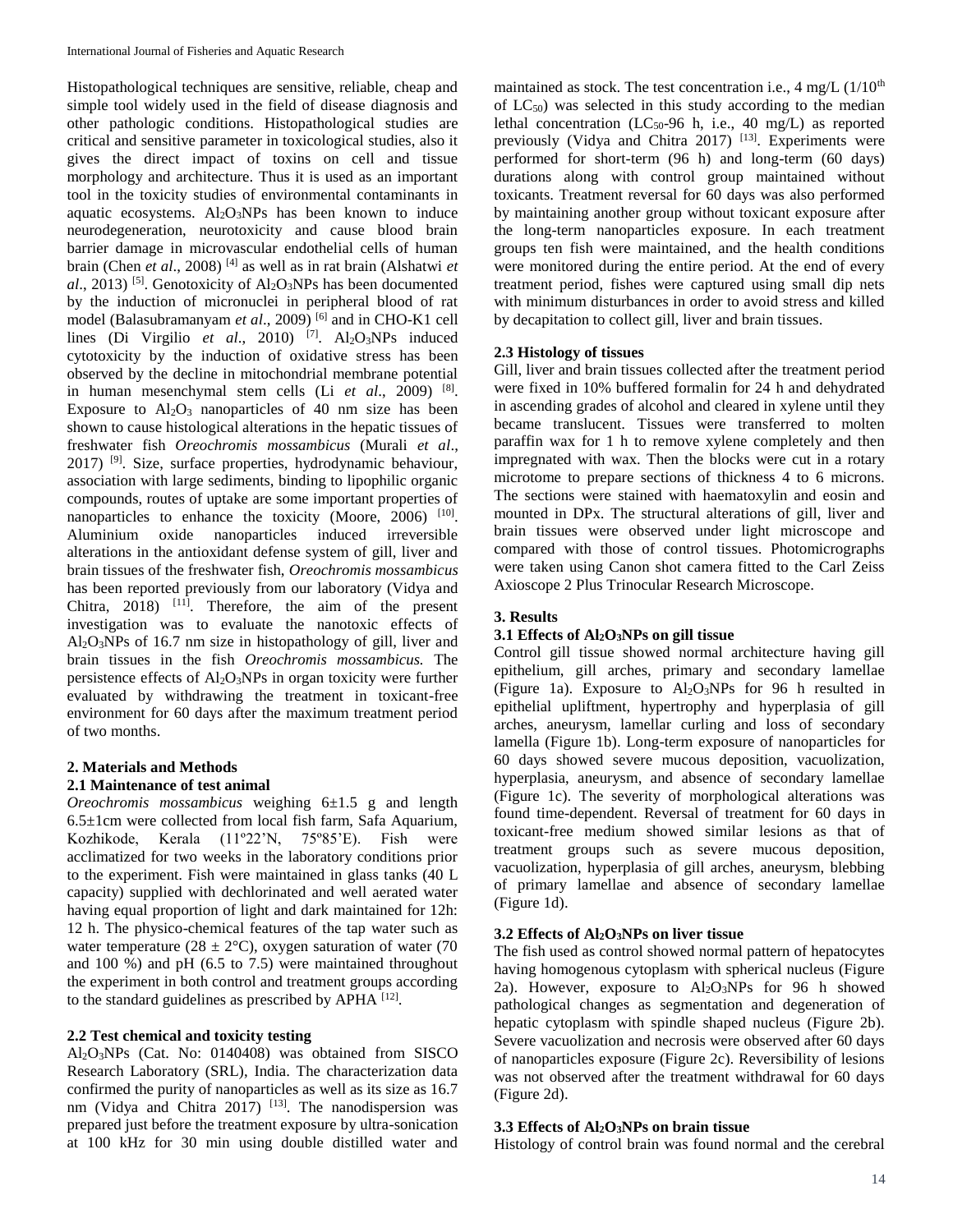hemispheres or cerebrum viewed under the microscope showed outer granular layer, middle basophilic layer and the ganglionic layer possessing neuronal cells (Figure 3a). Al2O3NPs exposure for 96 h showed pathological lesions as mild degenerative changes on all regions with mild vacuolization in neural cells (Figure 3b). When the treatment period was increased for 60 days showed severe degenerative changes along with intracellular edema (Figure 3c). Treatment of nanoparticles when withdrawn for 60 days also showed similar pathological alterations like that of treatment groups (Figure 3d)*.*



Fig 1: Histomorphology of gill tissue exposed to Al<sub>2</sub>O<sub>3</sub>NPs in *Oreochromis mossambicus.* 1a-Gill control; 1b: Al<sub>2</sub>O<sub>3</sub>NPs at 4mg/L exposed for 96 h showing aneurysm (A), absence of secondary lamellae  $(\rightarrow)$ ; 1c: Al<sub>2</sub>O<sub>3</sub>NPs at 4mg/L exposed for 60 days showing mucous deposition (M), vacuolization (V), hyperplasia (H); 1d: Treatment withdrawal showing mucous deposition (M), absence of secondary lamellae  $(\rightarrow)$ 



**Fig 2:** Histomorphology of liver tissue exposed to Al<sub>2</sub>O<sub>3</sub>NPs in

*Oreochromis mossambicus*. 2a-Liver control; 2b: Al2O3NPs at 4mg/L exposed for 96 h showing segmented hepatocytes and spindle nucleus; 2c: Al2O3NPs at 4mg/L exposed for 60 days showing vacuolization and necrosis; 2d: Treatment withdrawal showing severe degenerated cytoplasm and spindle shaped nucleus.



**Fig 3:** Histomorphology of brain tissue exposed to Al<sub>2</sub>O<sub>3</sub>NPs in *Oreochromis mossambicus*. 3a-Brain control; 3b: Al2O3NPs at 4mg/L exposed for 96 h showing mild neurodegeneration and vacuolization; 3c: Al2O3NPs at 4mg/L exposed for 60 days showing severe neurodegeneration; 3d: Treatment withdrawal showing vacuolization and severe neurodegeneration

## **4. Discussion**

One of the global environmental issues of the recent years is aquatic pollution and its ecotoxicological impacts. There are several measures to detect the endpoints of pollutant toxicity, which also includes histology as biomarker. Histopathological changes in animal tissues are the most reliable and direct indicator of aquatic pollution and it is the easiest method for evaluating both short-term and long-term toxic effects of pollutants both in laboratory and in field conditions (Hinton, 1995) [14]. Morphological changes in tissues are considered as an early warning signs of disease in the organisms. In aquatic ecosystem, chronic exposure to contaminants at sublethal concentrations alters the structural architecture of tissues rather than causing mortality of the fish. Therefore, analysis of histological changes in different tissues of fish such as gill, liver, muscle, kidney and brain has been widely used for decades to assess aquatic toxicology and also to provide additional information to physico-chemical analyses (van Dyk *et al*., 2009) [15]. The primary objective of the present study was to determine the histological alterations induced by shortterm and long-term exposure to  $Al_2O_3NPs$  in gill, liver and brain tissues of the fish *Oreochromis mossambicus* and in addition to examine if the structural changes induced by nanoparticles can be reversed on treatment withdrawal.

Fish gill respond to the toxicants primarily by secreting excess of mucous and this prevent the entry of pollutants into the body of animal by creating a physical barrier (Sheperd, 1982)  $[16]$ . Al<sub>2</sub>O<sub>3</sub>NPs exposure for 96 h caused lesions in gill morphology such as epithelial upliftment, hypertrophy and hyperplasia of gill arches, aneurysm, lamellar curling and loss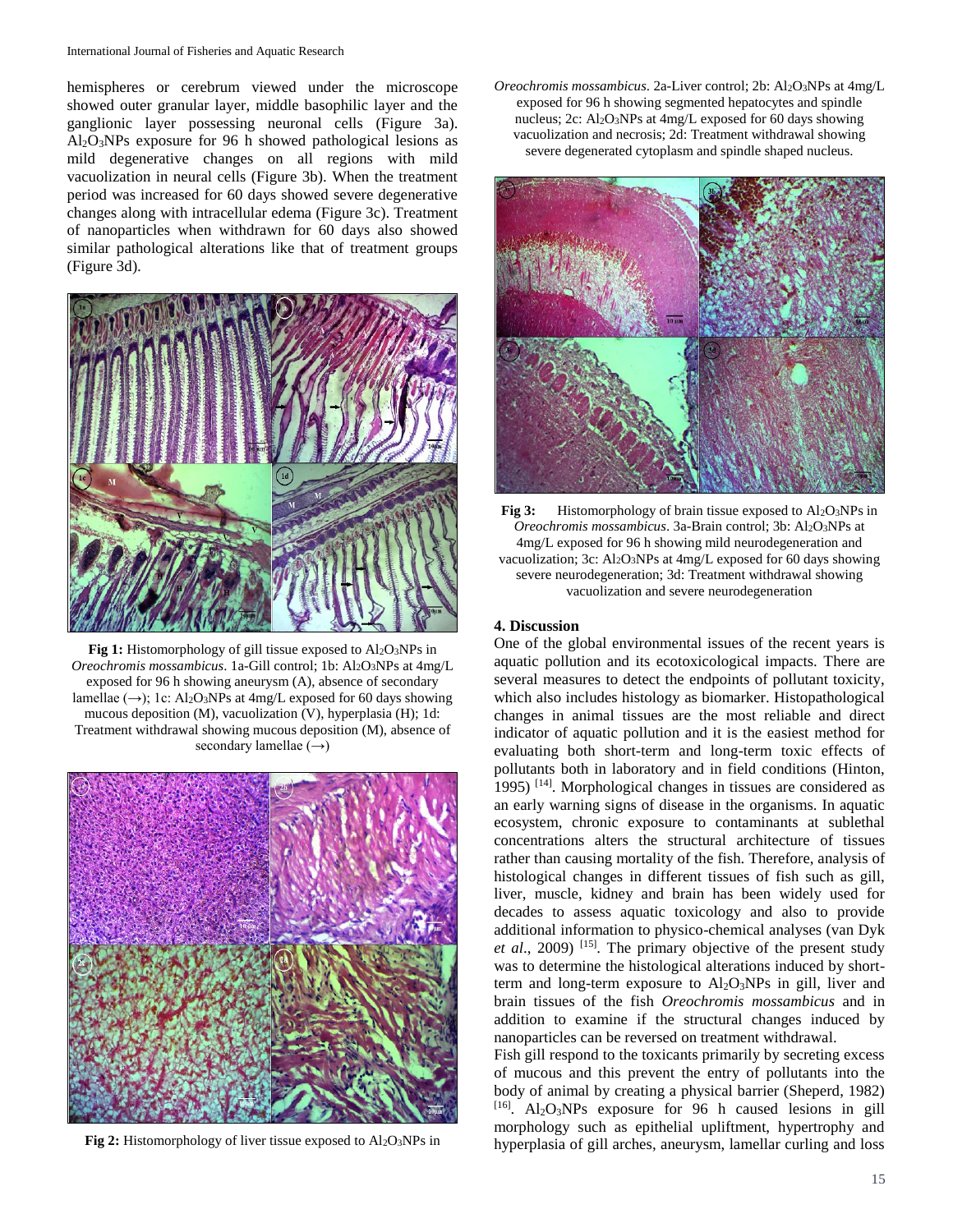of secondary lamella. Lifting of the gill epithelium away from the basement membrane is the most common lesion noted as a result of toxicant exposure. This is the regular mechanism that occurs in gill tissues in order to reduce respiratory gas exchange by increasing diffusion and decreasing interlamellar distance. Mucous deposition, vacuolization, hyperplasia, aneurysm, and absence of secondary lamellae observed after 60 days of nanoparticles exposure is another commonly reported responses. The severity of morphological alterations is time-dependent and the reversal of treatment for 60 days in toxicant-free medium showed similar lesions as that of treatment groups. The persistence of nanoparticles induced toxicity was evident by the alterations in gill structure after treatment withdrawal. The same changes have also been reported in the gill of rainbow trout when chronically exposed to silver nanoparticles (Johari *et al*., 2015) [17], titanium dioxide nanoparticles (Federici *et al*., 2007) [18] and in zebrafish treated with copper nanoparticles (Griffitt *et al*., 2007) [19] .

Detoxification process that occurs in liver plays a key role in biochemical transformations of pollutant. Due to the exposure and accumulation of toxicants either for short-term or longterm durations could cause histopathological changes in liver tissues. Since metabolism and excretion of toxicants occur in liver tissues, the nanoparticles exposure is expected to affect the hepatic architecture. There are some general pathological changes reported in fish liver that account for the toxicity and other functional impairment that includes vacuolization, swelling of hepatocytes, focal necrosis, disorganization of parenchyma, change in shape of nuclei (Hibya, 1982)<sup>[20]</sup>. In the present study, the liver of  $Al_2O_3NPs$  treated groups showed hepatic lesions after short-term and long-term exposures.  $Al_2O_3NPs$  treated for 96 h showed segmentation in hepatocytes and mild degeneration along with spindle shaped nucleus. Vacuolization is common in hepatocytes, which may contain lipids and glycogen that are important for normal metabolism (Camargo and Martinez, 2007) [21]. Increased vacuolization is also known as fatty change where the fatty vacuole formed in the cytoplasm drive the nucleus to the periphery of the cell as general response of hepatocytes towards toxicants (van Dyk et al., 2007)<sup>[22]</sup>. After 60 days of nanoparticles exposure, severe vacuolization and necrosis were observed and this could be due to the imbalance between rate of synthesis and rate of release of substances to the circulation. Reversibility of lesions was not observed after the treatment withdrawal for 60 days and this indicate irrevocable degeneration of hepatocytes which was evident by spindle nucleus and severe atrophy. Spindle shaped nuclei has been reported earlier in hepatocytes of Al<sub>2</sub>O<sub>3</sub>NPs treated fish, which could be due to the altered liver metabolism and increased biotransformation of toxicants in the liver (Braunbeck *et al.*, 1990)<sup>[23]</sup>. Accumulation of  $Al_2O_3NPs$  in the hepatocytes along with histological anomalies like necrosis,<br>vacuolization, aggregation of blood cells and vacuolization, aggregation of blood cells and melanomacrophages has been noted in *Oreochromis mossambicus* exposed to 120, 150 and 180 ppm of  $Al_2O_3NPs$ for 96 h (Murali et al., 2017)<sup>[9]</sup>. Nanoparticles induced hepatic lesions has been observed in the fish *Pseudetroplus*  $maculatus$  treated with fullerene  $C_{60}$  (Sumi and Chitra, 2017) [24] .

In the present study, histological alterations observed in brain after 96 h of nanoparticles exposure includes mild degeneration in neural cells of cerebrum. In teleost fishes, the cerebrum is relatively large and contained distinct layer of neurons distributed throughout. After 60 days of  $Al_2O_3NPs$ treatment period showed severe degenerative changes and intracellular edema. This progressive toxicity clearly indicates that the nanoparticles can cross through blood brain barrier, which get accumulated in the tissues thereby causing damage to brain. The results coincides with induction of neurotoxicity and depletion of acetylcholinesterase enzyme observed after sublethal exposure of  $Al_2O_3NPs$  (Vidya and Chitra, 2018) [11]. Zinc oxide nanoparticles exposure for 96 h has been shown to cause neurotoxicity as evidenced by alteration in histopathology of brain tissue and impaired behavior in the fish, *Oreochromis mossambicus* (Suganthi *et al*., 2015) [25] . The persistent damage of brain tissue due to  $Al_2O_3NPs$  was marked by irrevocable morphological lesions after the treatment withdrawal for 60 days thereby proving the neurotoxic property of the nanoparticles.

## **5. Conclusions**

In brief, the present study concludes that sublethal concentration of  $Al_2O_3NP_s$  induced irreversible histopathological lesions in the gill, liver and brain of the fish *Oreochromis mossambicus*, which are time-dependent. The severity of morphological damage could cause several physiological and biochemical alterations thereby result in organ damage. The present results can contribute to environmental safety assessment in order to reduce the production, use and release of nanoparticles nearby the aquatic ecosystem so as to protect the fish population and also humans indirectly through food chain.

## **6. Acknowledgement**

The authors acknowledge UGC-SAP/ BSR for the financial assistance during this study.

## **7. References**

- 1. Colvin VL. The potential environmental impact of engineered nanomaterials. Nature Biotechnology. 2003; 21(10):1166-1170.
- 2. Garcia-Ulloa M, Villa RL, Martinez TM. Growth and feed utilization of the tilapia hybrid *Oreochromis mossambicus* X *O. niloticus* cultured at different salinities under controlled laboratory conditions. Journal of the World Aquaculture Society. 2007; 32:117-121.
- 3. Bernet D, Schmidt H, Meier W, Burkhardt-Holm P, Wahli T. Histopathology in fish: Proposal for a protocol to assess aquatic pollution. Journal of Fish Diseases. 1999; 22(1):25-34.
- 4. Chen L, Yokel RA, Hennig B, Toborek M. Manufactured aluminum oxide nanoparticles decrease expression of tight junction proteins in brain vasculature. Journal of Neuroimmune Pharmacology. 2008; 3:286-295.
- 5. Alshatwi AA, Subbarayan PV, Ramesh E, AlHazzani AA, Alsaif MA, Alwarthan AA. Aluminium oxide nanoparticles induce mitochondrial-mediated oxidative stress and alter the expression of antioxidant enzymes in human mesenchymal stem cells. Food Additives and